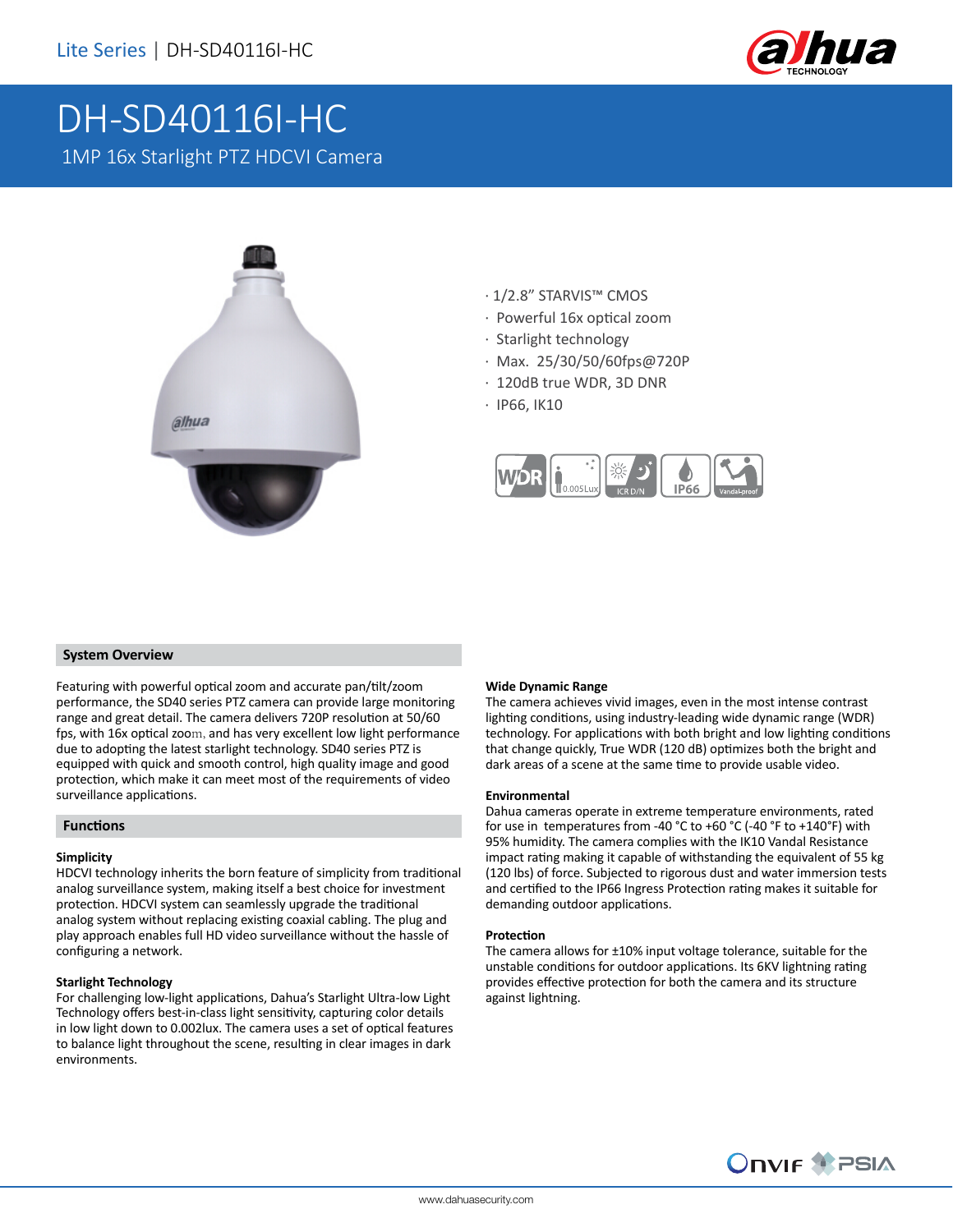## Lite Series | DH-SD40116I-HC

#### **Technical Specification**

#### **Camera**

| Image Sensor                    | 1/2.8" STARVIS™ CMOS                        |
|---------------------------------|---------------------------------------------|
| <b>Effective Pixels</b>         | $1280(H) \times 720(V)$ , 1 Megapixels      |
| <b>Scanning System</b>          | Progressive                                 |
| <b>Electronic Shutter Speed</b> | PAL: 1/3s~1/30,000s<br>NTSC: 1/4s~1/30,000s |
| Minimum Illumination            | Color: 0.005Lux@F1.6; B/W:0.0005Lux@F1.6    |
| S/N Ratio                       | More than 50dB                              |
| <b>IR Distance</b>              | N/A                                         |
| IR On/Off Control               | N/A                                         |
| <b>IR LEDS</b>                  | N/A                                         |
|                                 |                                             |

#### **Lens**

| Focal Length         | $5.3$ mm $^{\circ}$ 84.8mm |
|----------------------|----------------------------|
| Max. Aperture        | $F1.6 \approx F3.0$        |
| Angle of View        | H: $57.2^{\circ}$ ~ 3.75°  |
| Optical Zoom         | 16x                        |
| <b>Focus Control</b> | Auto/Manual                |
| Close Focus Distance | 100mm~1000mm               |

#### **DORI Distance**

\*Note: The DORI distance is a "general proximity" of distance which makes it easy to pinpoint the right camera for your needs. The DORI distance is calculated based on sensor specification and lab test result according to EN 62676-4 which defines the criteria for Detect, Observe, Recognize and Identify respectively.

| Detect                      | Observe      |                                                                                                   | Recognize   | Identify   |
|-----------------------------|--------------|---------------------------------------------------------------------------------------------------|-------------|------------|
| 883m(2897ft)                | 353m(1158ft) |                                                                                                   | 177m(581ft) | 88m(289ft) |
| <b>PTZ</b>                  |              |                                                                                                   |             |            |
| Pan/Tilt Range              |              | Pan: 0° ~ 360° endless; Tilt: -2° ~ 90°, auto flip 180°                                           |             |            |
| <b>Manual Control Speed</b> |              | Pan: 0.1° ~300° /s; Tilt: 0.1° ~120° /s                                                           |             |            |
| Preset Speed                |              | Pan: 300° /s; Tilt: 200° /s                                                                       |             |            |
| Presets                     |              | 300                                                                                               |             |            |
| PTZ Mode                    |              | 5 Pattern, 8 Tour, Auto Pan, Auto Scan                                                            |             |            |
| Speed Setup                 |              | Human-oriented focal Length/ speed adaptation                                                     |             |            |
| Power up Action             |              | Auto restore to previous PTZ and lens status after<br>power failure                               |             |            |
| <b>Idle Motion</b>          |              | Activate Preset/ Scan/ Tour/ Pattern if there is no<br>command in the specified period            |             |            |
| Protocol                    |              | DH-SD, Pelco-P/D (Auto recognition)                                                               |             |            |
| Video                       |              |                                                                                                   |             |            |
| Resolution                  |              | 720P(1280×720)                                                                                    |             |            |
| Frame Rate                  |              | 25/30/50/60fps@720P                                                                               |             |            |
| Video Output                |              | 1-channel BNC high definition video output/ CVBS<br>standard definition video output (switchable) |             |            |

| Day/Night                     | Auto(ICR) / Color / B/W                                                                                           |  |  |  |
|-------------------------------|-------------------------------------------------------------------------------------------------------------------|--|--|--|
| OSD Menu                      | Support                                                                                                           |  |  |  |
| <b>Backlight Compensation</b> | BLC / HLC / WDR(120dB)                                                                                            |  |  |  |
| White Balance                 | Auto, ATW, Indoor, Outdoor, Manual                                                                                |  |  |  |
| Gain Control                  | Auto / Manual                                                                                                     |  |  |  |
| Noise Reduction               | Ultra DNR (2D/3D)                                                                                                 |  |  |  |
| Digital Zoom                  | 16x                                                                                                               |  |  |  |
| Flip                          | $180^\circ$                                                                                                       |  |  |  |
| Privacy Masking               | Up to 24 areas                                                                                                    |  |  |  |
| <b>Certifications</b>         |                                                                                                                   |  |  |  |
| Certifications                | CE: EN55032/EN55024/EN50130-4<br>FCC: Part15 subpartB, ANSI C63.4-2014<br>UL: UL60950-1+CAN/CSA C22.2, No.60950-1 |  |  |  |
| Interface                     |                                                                                                                   |  |  |  |
| Video Interface               | $\mathbf{1}$                                                                                                      |  |  |  |
| Audio Interface               | 1 channel in                                                                                                      |  |  |  |
| <b>RS485</b>                  | $\mathbf 1$                                                                                                       |  |  |  |
| Alarm I/O                     | 2/1                                                                                                               |  |  |  |
| Electrical                    |                                                                                                                   |  |  |  |
| Power Supply                  | AC24V/1.5A(±10%)                                                                                                  |  |  |  |
| Power Consumption             | 10W,19W (Heater on)                                                                                               |  |  |  |
| Environmental                 |                                                                                                                   |  |  |  |
| <b>Operating Conditions</b>   | -40°C ~ 60°C (-40°F ~ +140°F) / Less than 95% RH                                                                  |  |  |  |
| Ingress Protection            | <b>IP66</b>                                                                                                       |  |  |  |
| Vandal Resistance             | <b>IK10</b>                                                                                                       |  |  |  |
| Construction                  |                                                                                                                   |  |  |  |
| Casing                        | Metal                                                                                                             |  |  |  |
| <b>Dimensions</b>             | $0186$ (mm) x 234(mm)                                                                                             |  |  |  |
| Net Weight                    | 2.3kg(5.07lb)                                                                                                     |  |  |  |
| <b>Gross Weight</b>           | 4.3kg(9.48lb)                                                                                                     |  |  |  |